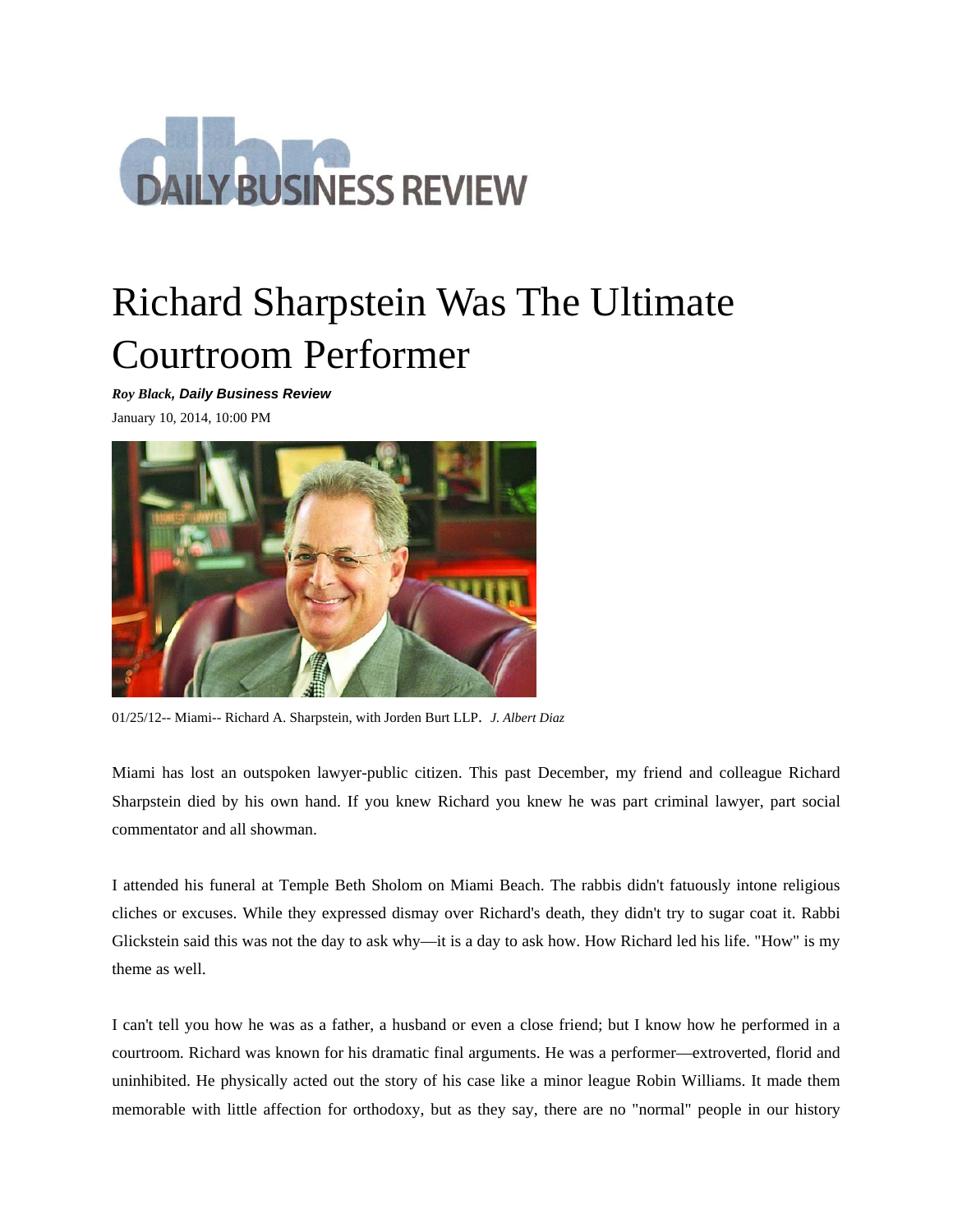books. At times I sensed the trial was just the pesky prologue on the way to his final argument. Then he could throw off the rigid rules of evidence and get to the story.

Gravel voiced, singularly recognizable, Richard was a storyteller who intuitively knew the power of narrative and themes to sell his defense. He used, what I coined, the Cirque du Soleil style of argument. Not the classic method and perhaps subject to criticism as sometimes too far over the top. Yet he didn't care, he was there to advocate, not placate. He had disdain for the lazy lawyer method that diminished an argument into a "summation" – the dry repetition of witness testimony as if the jurors hadn't been in the courtroom. It is easy to get up there and read trial notes like a third-grade teacher reading from the textbook. I guess the jury was supposed to figure it out for themselves.

We lawyers are there to add meaning to the evidence. To explain, to point out, to persuade, to add a fresh perspective. Our courtrooms are full of lawyers droning on with their technical arguments, filled with subtle points which are relevant only to them. While the helpless jurors are bolted to their seats to prevent them from running out of the courtroom screaming "beam me up Scotty." Instead of storytelling and drama they get the gruel of cold legal analysis.

Dale Carnegie taught in his public speaking course that when dealing with human beings we must remember that "we are not talking about creatures of logic. We are talking about creatures of emotion." Hollywood loves trials because they are inherently dramatic. Think of Paul Newman in "The Verdict" or Gregory Peck in "To Kill a Mockingbird." These films and similar television shows work because the audience loves the clash of personalities. They want to figure out who committed the crime, who was right and who was wrong, and who was going to suffer the consequences.

However, most trial lawyers manage to suck the drama out of their final argument. Our Bar is full of timid mice afraid to step out of the ordinary. The lawyer is the director and the performer. He has to deliver on the jury's expectation. The jury craves excitement. Any salesman will tell you that you can't sell by boring the customer. The goal is to build a compelling story and then have the jury absorb, process and act on the story and your point of view.

Richard added intricate stagecraft to his storytelling. He loved acting out various roles the assigned to the prosecutor and the witnesses. Let me give you one example. In a federal drug case, the prosecutor had reluctant witnesses who had to be lavishly incentivized with plea bargains to get them to court. To illustrate his theme that the cooperaters would mouth any script the prosecutor needed, he assumed the role of lion tamer. Richard grabbed a chair and flexed his imaginary whip at the witness/lions to force them out of their cages. He kept beating and yelling, demanding them to come out and tell the prosecutor's story. We were transported to the